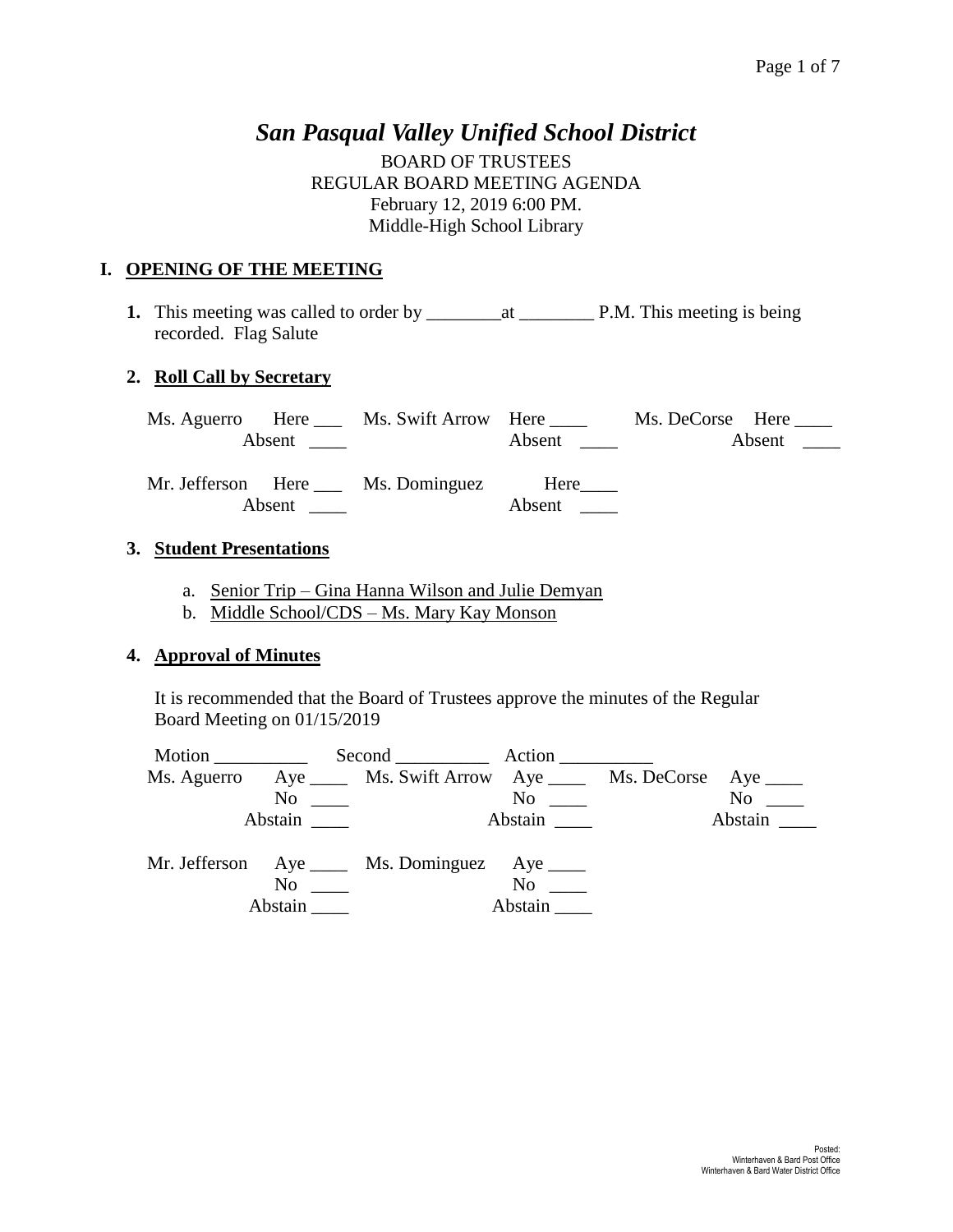## **5. Approval of Warrants**

Per EdCode 42631 and SPVUSD BP 3314, it is recommended that the Board of Trustees ratify the January warrants in the amount of \$458,659.22

| Motion |                                 | Second Action                                                                                                   |                    |                      |
|--------|---------------------------------|-----------------------------------------------------------------------------------------------------------------|--------------------|----------------------|
|        | Abstain                         | Ms. Aguerro Aye _____ Ms. Swift Arrow Aye _____ Ms. DeCorse Aye ____<br>$\overline{N}$ $\overline{\phantom{N}}$ | $No \ \_$          | $No \ \_$<br>Abstain |
|        | $\mathrm{No}$ $\_\_$<br>Abstain | Mr. Jefferson Aye ____ Ms. Dominguez Aye ____                                                                   | $No \_$<br>Abstain |                      |

#### **6. Public Comments**

Are there any public comments speakers who require translation?

\*Persons who have complaints against Board members or District staff are encouraged to seek resolution to those complaints by using the San Pasqual Valley Unified School District written complaint procedures before orally addressing them at a meeting. The Board will not respond to such complaints until the applicable complaint procedure (BP/AR 1312.1) has been followed and has reached the Board level. Where a complaint concerns a District employee identifiable by name, position, or other facts, the Board cannot respond until proper written notice has been given to the employee pursuant to Government Code Section 54957.

Comments shall be limited to three minutes per person (six minutes if translation is required) and twenty minutes (forty minutes if translation is required) for all comments, per topic, unless the board president, subject to the approval of the Governing Board, sets different time limits

- a. Hear members of the public on items not appearing on agenda that are within the jurisdiction of the District.
- b. Hear public on items appearing on the agenda.
- c. Hear public and parents/guardians of Indian children on equal participation in educational programs provided by the district. Title VII of The Elementary and Secondary Education Act as amended by the Every Student Succeeds Act or PL 114-95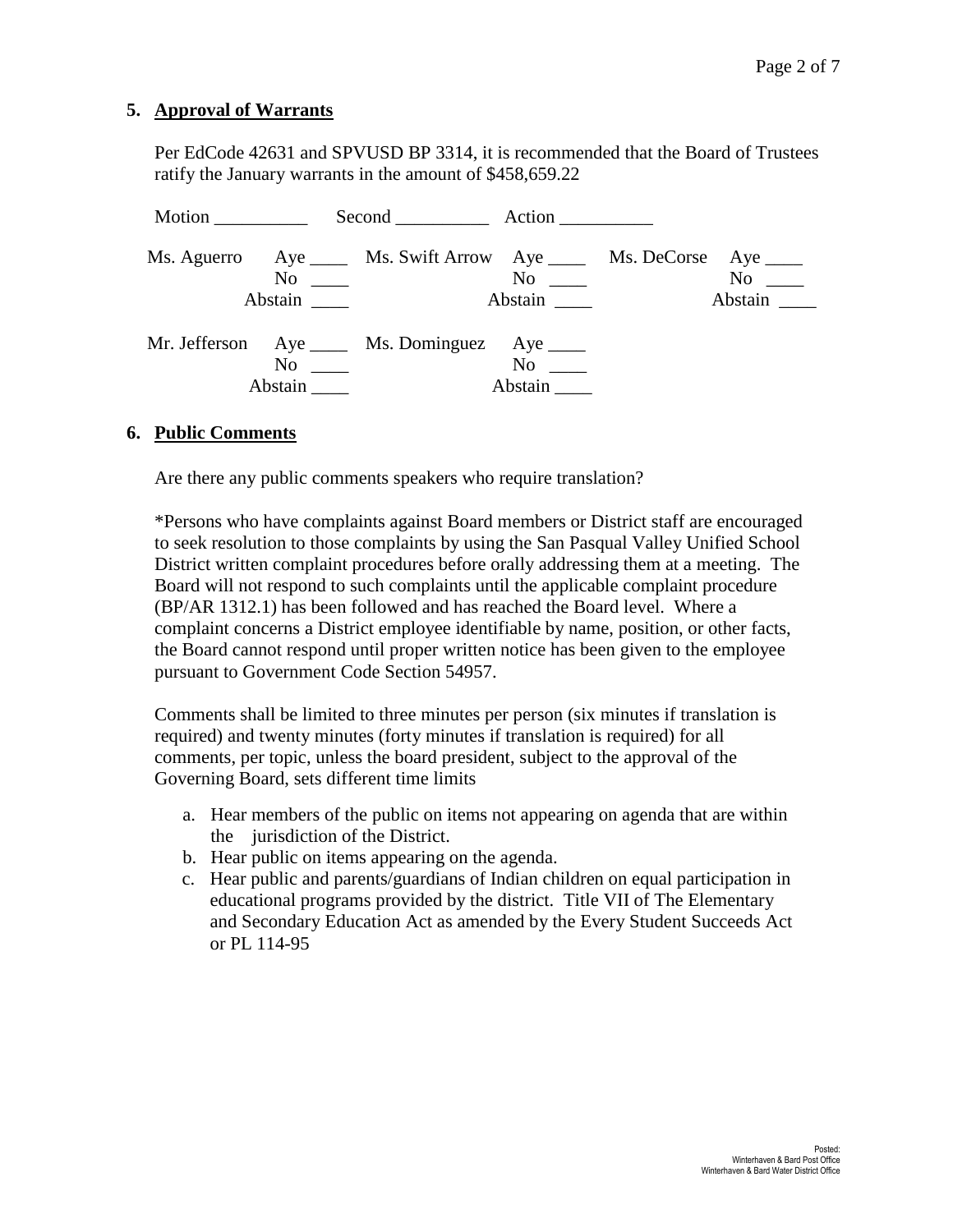# **7. CALL TO ORDER PUBLIC HEARING** Time: \_\_\_\_\_\_\_\_\_\_\_

Motion to Open Public Hearing

|               | Motion Second Action                                                                           |                   |                                                |                      |
|---------------|------------------------------------------------------------------------------------------------|-------------------|------------------------------------------------|----------------------|
| Abstain       | Ms. Aguerro Aye _____ Ms. Swift Arrow Aye _____ Ms. DeCorse Aye ____<br>$\overline{\text{No}}$ |                   | $\overline{\text{No}}$ $\overline{\phantom{}}$ | $No \ \_$<br>Abstain |
| No<br>Abstain | Mr. Jefferson Aye _____ Ms. Dominguez Aye _____                                                | No not<br>Abstain |                                                |                      |

## **PUBLIC HEARING: Title VII and Impact Aid. Seeking input from parents of Indian children, tribal officials, the Impact Aid Committee and any other interested persons regarding the development or review of education programs and services allowing for the participation of Indian students on an equal basis in the District.**

Pursuant to BP/AR 1270, the Memorandum of Understanding between San Pasqual Valley Unified School District and the Quechan Tribe, AR 1270.2, and Title VII, the District will ensure the equal basis participation of, and trible and parental involvement in the education, of those students who live on federal lands and are claimed for payment under the Title VII of Public Law 103-382. BP/AR 1270 and AR 1270.2 were approved by the board on 08.14.18. Copies of the Impact Aid Report 17.18 and the Indian Policy and Procedures are available at the District Office upon request.

We open the floor to Public Comments regarding education programs and services of Indian students at San Pasqual Valley Unified School District; please only speak on this topic:

\_\_\_\_\_\_\_\_\_\_\_\_\_\_\_\_\_\_\_\_\_\_\_\_\_\_\_\_\_\_\_\_\_\_\_\_\_\_\_\_\_\_\_\_\_\_\_\_\_\_\_\_\_\_\_\_\_\_\_\_\_\_\_\_\_\_\_\_\_ \_\_\_\_\_\_\_\_\_\_\_\_\_\_\_\_\_\_\_\_\_\_\_\_\_\_\_\_\_\_\_\_\_\_\_\_\_\_\_\_\_\_\_\_\_\_\_\_\_\_\_\_\_\_\_\_\_\_\_\_\_\_\_\_\_\_\_\_\_ \_\_\_\_\_\_\_\_\_\_\_\_\_\_\_\_\_\_\_\_\_\_\_\_\_\_\_\_\_\_\_\_\_\_\_\_\_\_\_\_\_\_\_\_\_\_\_\_\_\_\_\_\_\_\_\_\_\_\_\_\_\_\_\_\_\_\_\_\_

|               |         | Motion to declare the Public Hearing closed                                                                       |                     |                                             |                    |  |
|---------------|---------|-------------------------------------------------------------------------------------------------------------------|---------------------|---------------------------------------------|--------------------|--|
| Motion $\_\_$ |         |                                                                                                                   |                     |                                             |                    |  |
|               | Abstain | Ms. Aguerro Aye _____ Ms. Swift Arrow Aye _____ Ms. DeCorse Aye ____<br>$\overline{N}$ o $\overline{\phantom{0}}$ | Abstain             | $\overline{N}$ o $\overline{\phantom{nnn}}$ | No note<br>Abstain |  |
|               | Abstain | Mr. Jefferson Aye _____ Ms. Dominguez Aye _____<br>$\overline{\text{No}}$                                         | $\rm No$<br>Abstain |                                             |                    |  |

Upon the Motion, the Public hearing is closed at \_\_\_\_\_\_\_\_\_\_\_\_\_\_\_\_\_\_\_\_\_\_\_\_\_ PM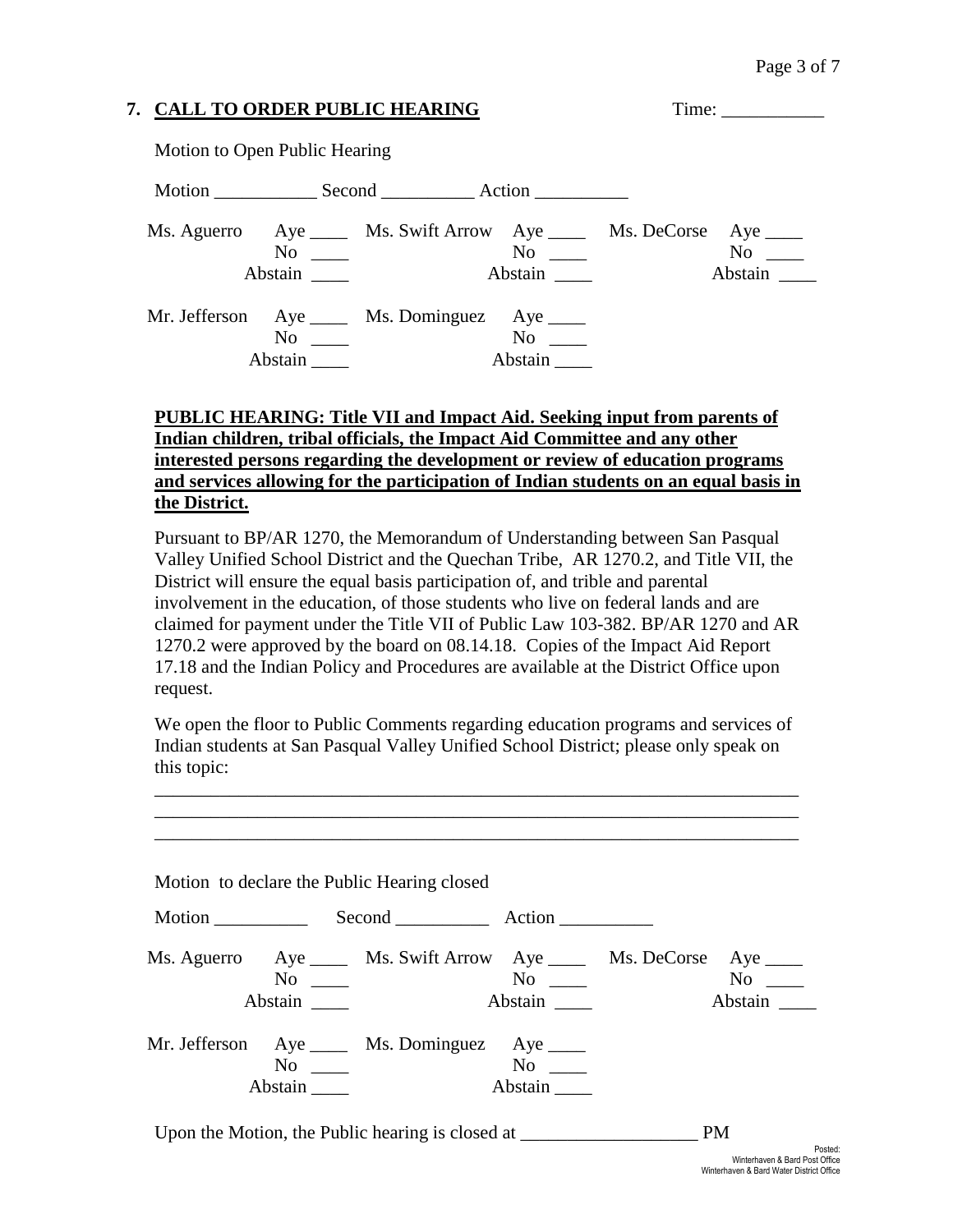## **II. PRESENTATIONS**

- 1. Juan Morales Educational Leadership Internship
- 2. Cyndee Miller Picacho Program Update

## **III. CONSENT ITEMS**

- 1. Ratification HS Wrestling
- 2. Travel/Training: Standardized Account Code Structure: Basic Concepts
- 3. Memorandum of Understanding Imperial Community College District and San Pasqual Valley Unified School District
- 4. Travel: Yuma Art Symposium
- 5. Travel/Training: Boost Conference
- 6. Travel/Training: 2019 Synergy Users Conference
- 7. Ratification: Travel/Training: Understanding RFP & Bidding Process
- 8. Sports: Out of State Travel
- 9. Travel/Training/Field Trip: FFA State Leadership Conference
- 10. Field Trip: ArizonaWestern College CampusTour
- 11. Field Trip: Imperial Valley College Career Education Expo 2019
- 12. Memorandum of Understanding: Between the Imperial County Office of Education and the San Pasqual Valley Unified School District Regarding the ERP (Escape) System
- 13. Field Trip: LegoLand STEM Experience for 3<sup>rd</sup> and 7<sup>th</sup> Graders
- 14. Field Trip: ASU Recharge
- 15. Field Trip: UNITY Midyear Conference
- 16. Travel/Training: ERWC Introductory Workshop
- 17. Ratification: Sports: Middle School Boys Basketball Coaches

|                                             | Ms. Aguerro Aye ______ Ms. Swift Arrow Aye ______ Ms. DeCorse Aye _____ |          |           |
|---------------------------------------------|-------------------------------------------------------------------------|----------|-----------|
|                                             | $\overline{\text{No}}$ $\overline{\text{}}$                             |          | $No \ \_$ |
| Abstain                                     |                                                                         | Abstain  | Abstain   |
|                                             |                                                                         |          |           |
|                                             | Mr. Jefferson Aye _____ Ms. Dominguez Aye _____                         |          |           |
| $\overline{N}$ o $\overline{\phantom{nnn}}$ |                                                                         | $\rm No$ |           |
|                                             |                                                                         | Abstain  |           |

## **IV. MONTHLY REPORTS**

- 1. San Pasqual Teachers Association (SPTA) Ms. Leah Buchanan
- 2. California School Employees Association (CSEA) Ms. Airam Hernandez
- 3. Associated Student Body (ASB) Representative
- 4. Special Education Dr. Thien Hoang, written report only
- 5. Elementary School Mr. Ruben Gonzalez, written report only
- 6. High School Mr. Darrell Pechtl, written report only
- 7. Maintenance/Operations/Transportation Mr. Edward Benedict
- 8. Cafeteria Ms. Stacey Garcia
- 9. Human Resources Ms. Alina Sanchez
- 10. Business Services Ms. Kish Curtis
- 11. Superintendent Ms. Rauna Fox
	- a. LCAP update
- 12. School Board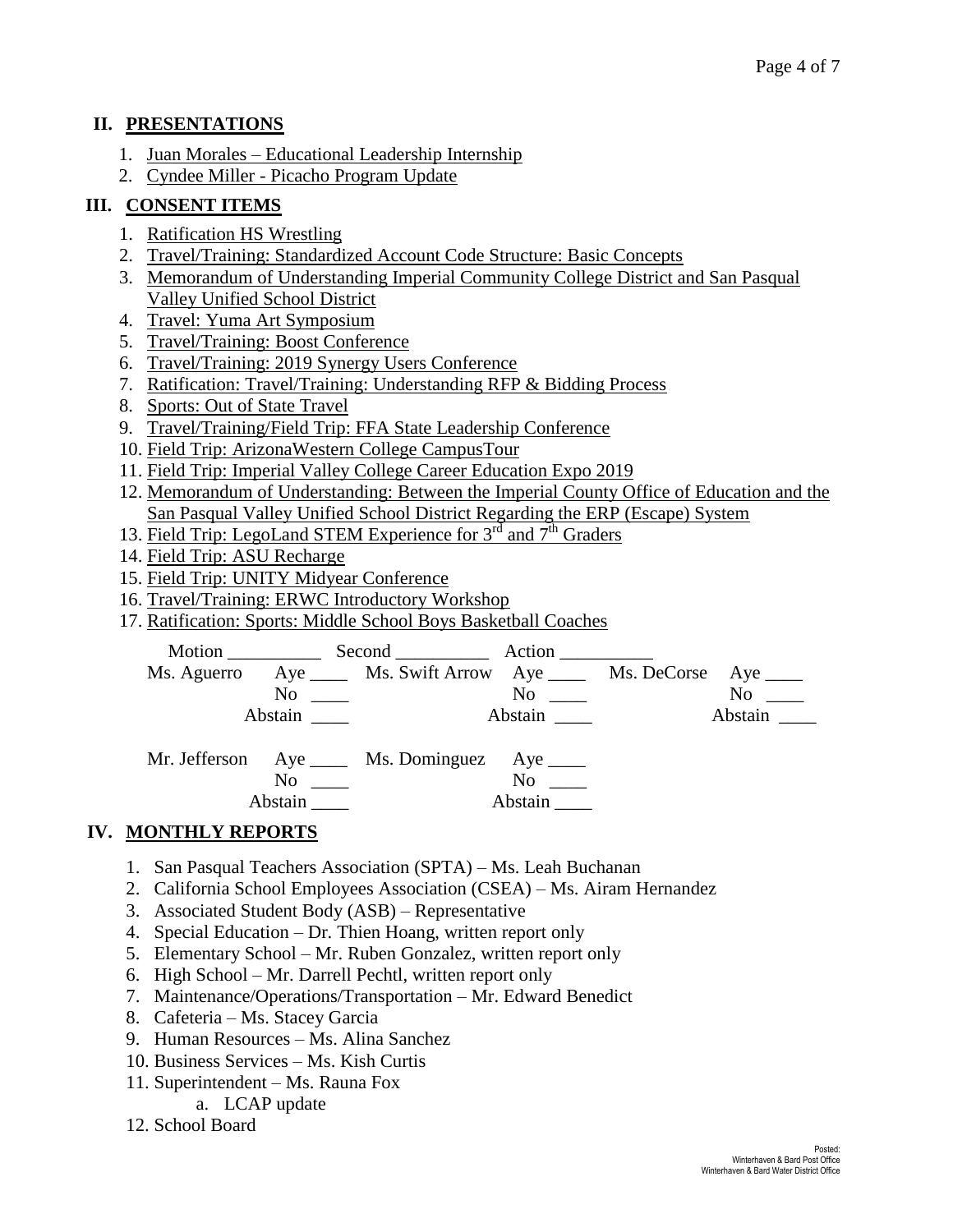## **V. UNFINISHED BUSINESS**

## **VI. INFORMATION ITEMS**

- 1. First Quarterly Report, 2018-2019 Academic Year from ICOE Williams
- 2. National Association of Federally Impact Schools Membership
- 3. American Red Cross Facility Use Agreements
- 4. Positive Certification 2018-19 First Interim Report ICOE
- 5. Low Performing Students Block Grant
- 6. WASC application

## **VII. NEW BUSINESS**

1. New Job Description: CDS Paraprofessional

|  |           | Ms. Aguerro Aye _____ Ms. Swift Arrow Aye _____ Ms. DeCorse Aye ____            |         |           |
|--|-----------|---------------------------------------------------------------------------------|---------|-----------|
|  | $No \ \_$ | $N$ <sup>0</sup> —                                                              |         |           |
|  |           |                                                                                 | Abstain | Abstain   |
|  |           | Mr. Jefferson Aye _____ Ms. Dominguez Aye _____                                 |         |           |
|  | $No \t —$ | $\overline{\text{No}}$ $\overline{\phantom{0}}$                                 |         |           |
|  | Abstain   |                                                                                 | Abstain |           |
|  |           | 2. New Job Description: Student Behavior/Alternative Discipline Specialist      |         |           |
|  |           |                                                                                 |         |           |
|  |           | Ms. Aguerro Aye _____ Ms. Swift Arrow Aye _____ Ms. DeCorse Aye ____            |         |           |
|  | $No \ \_$ |                                                                                 |         | $No \_\_$ |
|  |           |                                                                                 |         |           |
|  |           |                                                                                 |         |           |
|  |           | Mr. Jefferson Aye _____ Ms. Dominguez Aye ____                                  |         |           |
|  | $No \ \_$ |                                                                                 | $N$ o   |           |
|  | Abstain   |                                                                                 | Abstain |           |
|  |           | 3. 2018 Joint Impact Aid Committee Report (Data from the 2017-2018 School Year) |         |           |
|  |           |                                                                                 |         |           |
|  |           | Ms. Aguerro Aye ______ Ms. Swift Arrow Aye ______ Ms. DeCorse Aye _____         |         |           |
|  | $No \ \_$ |                                                                                 |         | $No \_$   |
|  |           |                                                                                 |         | Abstain   |
|  |           |                                                                                 |         |           |

| Mr. Jefferson Aye |         | Ms. Dominguez $Aye$ <sub>____</sub> |         |
|-------------------|---------|-------------------------------------|---------|
|                   | Nο      |                                     | No      |
|                   | Abstain |                                     | Abstain |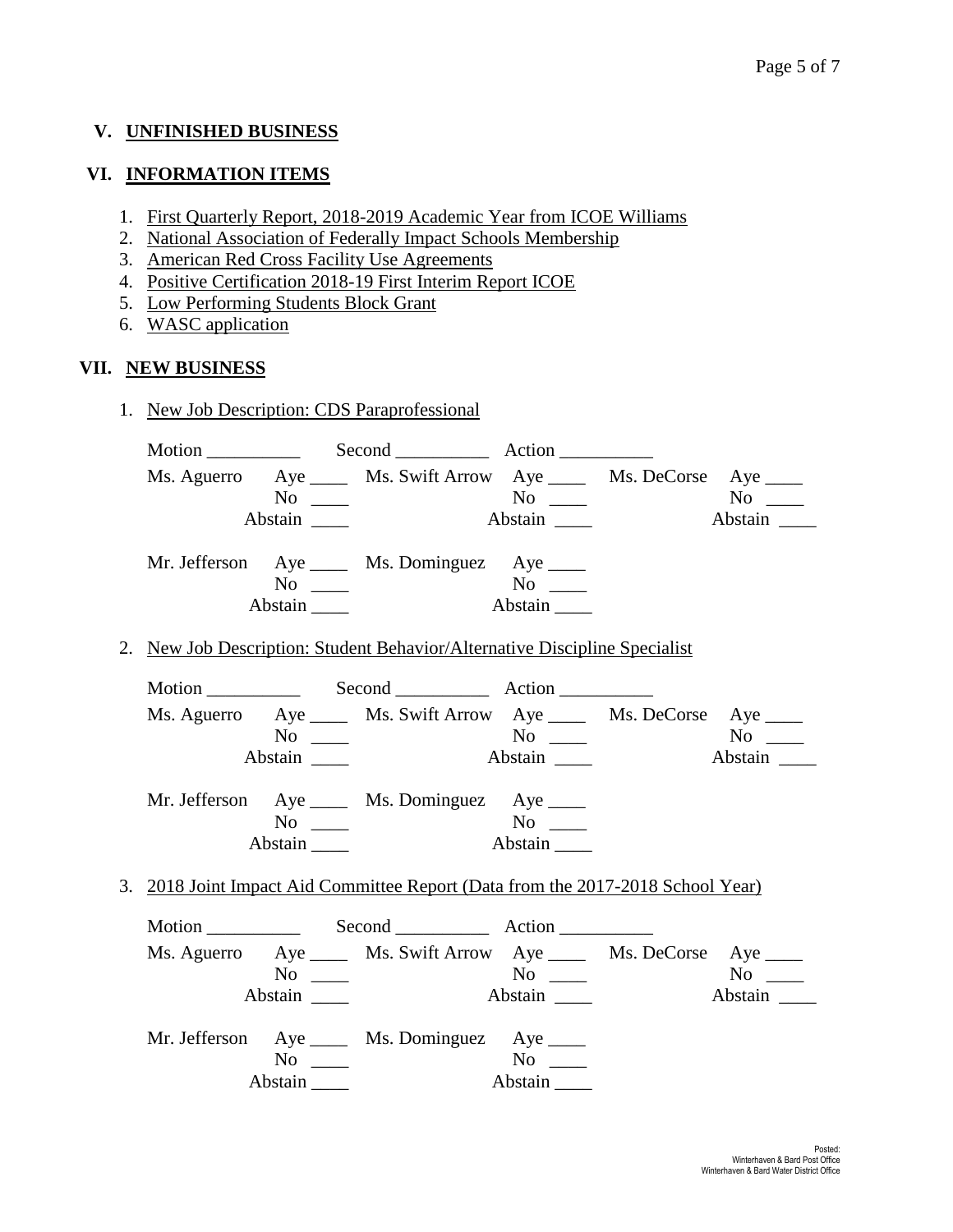|                             |                                         |                                                                   |                              | 4. Board Member Compensation for Members Absent During February Board Meeting    |                      |
|-----------------------------|-----------------------------------------|-------------------------------------------------------------------|------------------------------|----------------------------------------------------------------------------------|----------------------|
|                             |                                         |                                                                   |                              |                                                                                  |                      |
|                             | $No \_$<br>Abstain _______              |                                                                   | Abstain $\frac{1}{\sqrt{2}}$ | Ms. Aguerro Aye _____ Ms. Swift Arrow Aye _____ Ms. DeCorse Aye _____            | $No \t —$<br>Abstain |
|                             | $No \ \_$<br>Abstain                    | Mr. Jefferson Aye _____ Ms. Dominguez Aye _____                   | Abstain                      |                                                                                  |                      |
| VIII. <u>BOARD COMMENTS</u> |                                         |                                                                   |                              |                                                                                  |                      |
|                             | IX. ITEMS FOR FUTURE AGENDA             |                                                                   |                              |                                                                                  |                      |
|                             |                                         |                                                                   | 3.                           |                                                                                  |                      |
| X. CLOSED SESSION           |                                         |                                                                   |                              |                                                                                  | Time: P.M.           |
|                             | $No \_$<br>Abstain                      |                                                                   |                              | Ms. Aguerro Aye ______ Ms. Swift Arrow Aye ______ Ms. DeCorse Aye _____          | $No \t —$<br>Abstain |
|                             | $No \ \_$<br>$Abstain$ <sub>_____</sub> | Mr. Jefferson Aye _____ Ms. Dominguez Aye _____                   | $No \ \_$<br>Abstain         |                                                                                  |                      |
|                             | Government Code 54957.6                 |                                                                   |                              | 1. CONFERENCE WITH LABOR NEGOTIATOR (Superintendent) – Pursuant to               |                      |
|                             |                                         | 2. PERSONNEL MATTERS - Pursuant to Government Code 54957          |                              |                                                                                  |                      |
|                             |                                         | dismissal of a public employee $-$ Certificated non reelection(s) |                              | a. Discuss the appointment, employment, evaluation of performance, discipline or |                      |
|                             |                                         |                                                                   |                              |                                                                                  |                      |
|                             | $No \ \_$<br>Abstain                    |                                                                   | Abstain                      | Ms. Aguerro Aye _____ Ms. Swift Arrow Aye _____ Ms. DeCorse Aye ____             | $No \ \_$<br>Abstain |
|                             | $No \ \_$<br>Abstain                    | Mr. Jefferson Aye _____ Ms. Dominguez Aye _____                   | Abstain                      |                                                                                  |                      |